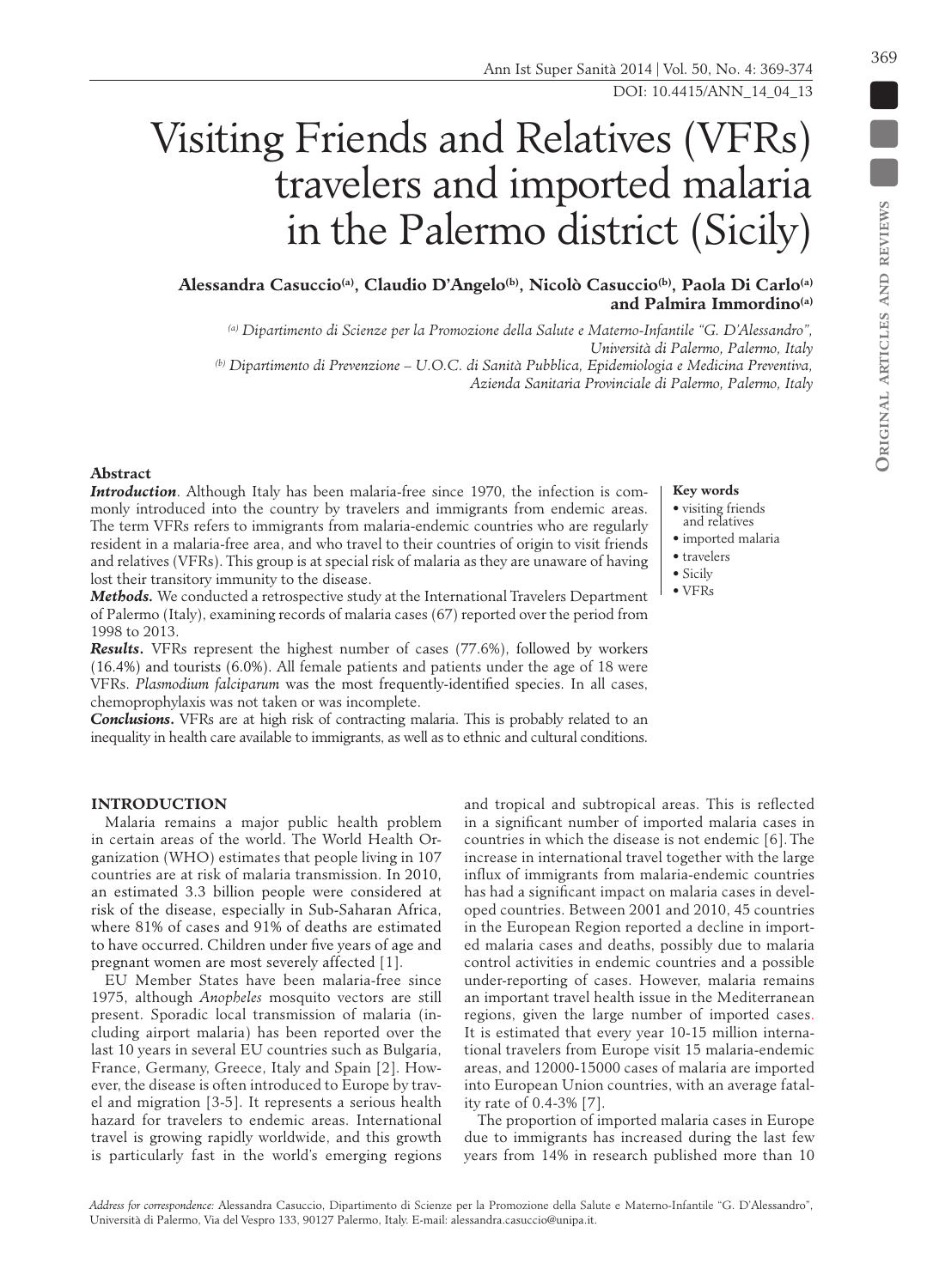years ago, to 86% in more recent studies [8]. Nearly 43% of malaria cases registered in Europe occurred in non-nationals. In immigrants, malaria is usually characterized by a milder clinical presentation, lower parasitemia levels and shorter fever duration than in non-immune travelers. These differences are explained by the fact that residents in endemic areas acquire a certain degree of immunity after repeated exposure to the parasite, and the frequency and severity of malarial episodes decreases with age [9]. It is thought that immunity diminishes once exposure to the parasite ceases.

There is a specific group of immigrants who, once settled in the host country, travel to their countries of origin to visit friends and relatives (VFRs). They have been described as being at higher risk than other types of travelers of certain travel-related illnesses, especially infectious diseases. Malaria incidence rates in particular are much higher in VFRs. This is because VFR immigrants are more likely to visit rural locations and tend to stay longer in endemic areas. Furthermore, they have a lower perception of malaria risk, and they are less likely to take adequate protective measures (chemoprophylaxis, repellents, bed nets and air conditioning) [10, 11]. They account for up to 70% of cases in several reports. It is known that partial immunity to malaria in VFRs who are resident outside malaria areas wanes with time, resulting in a more serious clinical presentation of the disease, especially after 12 years [12].

Several studies have demonstrated a lower use of malaria chemoprophylaxis in VFRs, probably also due to socio-economic factors, to confirm the higher risk of disease in this particular group of travelers [13, 14].

In Italy, the number of cases of imported malaria among immigrants showed a rising trend from 1990, reaching a peak in 1999 [15] and then subsequently declining. Nevertheless, this group still accounts for approximately 70% of reported cases [16]. Malaria is more frequently observed in immigrants who are settled in Italy and who occasionally travel to endemic areas to visit friends and relatives (VFRs) rather than in those arriving for the first time.[12].

The objective of the present study is to investigate the trend in imported malaria notifications over 15 years from 1998 to 2013, analyzing cases reported in a Mediterranean area that has experienced massive immigration (Palermo, Italy), with particular reference to epidemiologic differences among the various types of travelers.

## **METHODS**

The area involved in the investigation was the Western Sicily Health District. In Italy, malaria cases are reported by the Local National Health Service Department to the Department for Prevention of the Ministry of Health through the Regional Health Office. A malaria case report entails filling out a standard form, which is accompanied by peripheral blood-smears (thin and thick films are sent to *Istituto Superiore di Sanità –* The National Institute of Health - for diagnosis confirmation). Through the Regional

Health Office, the Regional Governments are responsible for ensuring the delivery of a benefits package via a network of population-based health management organizations, District Health Units (*Aziende Sanitarie Provinciali* – ASPs) and public and private accredited hospitals. ASPs are primarily concerned with protecting and promoting public health, and are responsible for achieving the health objectives and targets established by national and regional planning.

In this retrospective, descriptive study, we examine all the malaria cases recorded at the International Travelers Department of the ASP of Palermo from January 1, 1998 to March 31, 2013. Data sources were sheet notifications of the malaria cases reported to the Department of Preventive Medicine. A database was designed and completed after the retrospective review, and the main parameters collected were as follows: administrative (number of clinical interventions, dates of admission and discharge and admission service); demographical (date of birth, sex, nationality, occupation, country of origin and residence); data related to their stay in the endemic country (country, duration, date of departure and date of entry in Italy, reasons for traveling); parasitological diagnosis (*Plasmodium* species); treatment; and intake or not of prophylaxis. The diagnosed cases were divided into three groups, regardless of whether or not they were Italian travelers: 1) people traveling to endemic areas to visit relatives and friends (VFRs), 2) people traveling for tourism, and 3) people traveling for work, business, cooperation or other.

The most relevant microbiological data were the type of species detected. The diagnostic criteria included the microscope observation of parasites and species identification on Giemsa-stained thick and thin blood films. When the morphological characteristics of parasites were indeterminate, they were considered *Plasmodium* spp.

#### *Statistical analysis*

Data were collected and analysed by IBM SPSS Software version 21.0 (SPSS, Inc., Chicago, Ill, US) and Epi Info software, version 3.2.2, (Centers for Disease Control and Prevention). Statistical analysis of quantitative and qualitative data, including descriptive statistics, was performed for all the items. Frequency analysis was performed with chi-square test. Where parametric analysis was appropriate, univariate analysis of variance (ANOVA) with Bonferroni post hoc comparison was used to compare the results among the traveler groups. All *P* values were twosided and *P* values less than 0.05 were considered to indicate statistical significance.

## **RESULTS**

Demographic and clinical characteristics of the patients are reported in Table 1. Sixty-seven cases of diagnosed malaria were notified between 1998 and 2013. Twenty-one patients (31.3%) were female, 46 were male (68.7%). The mean age was 31.4 years ( $\pm$ 17.8; median 35 years; range 1-72 years) and sixteen patients were under the age of 18.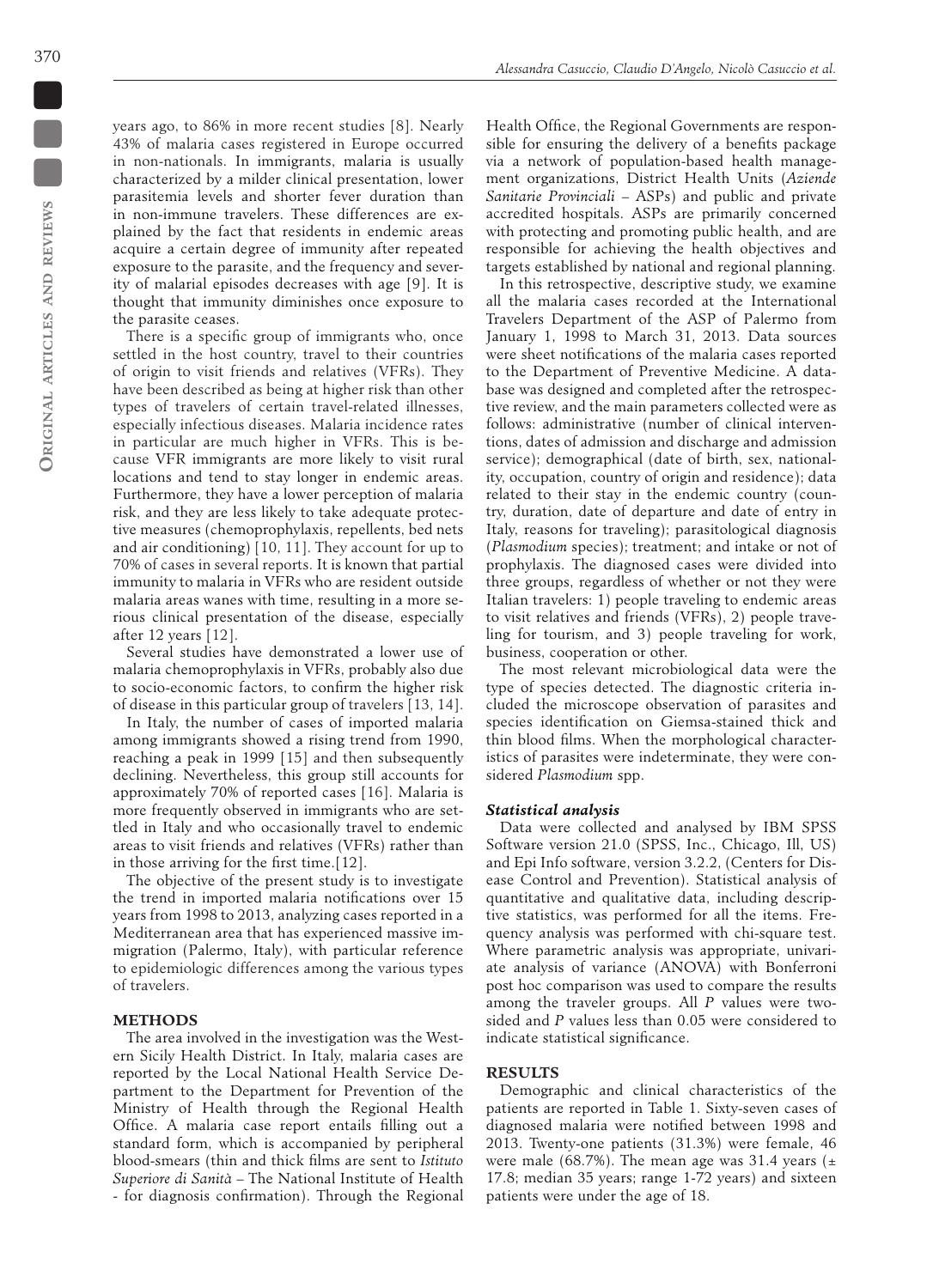*Plasmodium falciparum* was the most frequently identified species, detected in 42 cases (62.7%). *Plasmodium vivax* was identified in 13 patients (19.4%) and *Plasmodium malariae* in 2 (3.0%). No *Plasmodium ovale* species were identified. The smear did not reveal the species in 10 cases (14.9%), even though parasites were detected by the thick drop test (*Plasmodium* spp*)*. There was no significant difference in case frequency during the fifteen years of the study.

For the whole period of study, case distribution per month was as follows: 11 cases in May (16.4%), 10 cases in October (14.9%), 8 cases in April (11.9%), 7 cases in September (10.4%), 6 cases in January and July (9%), 5 cases in February (7.4%), 4 cases in August and March (6%) 3 cases in June (4.5%), 2 cases in December (3.0%), and 1 case in November (1.5%).

There was no statistically significant relationship between the type of *Plasmodium* species detected, and the age of the patients, their gender and the year or the month of infection.

Twenty-four patients (35.8%) had Italian nationality. The remaining forty-three non-Italian patients (64.2%) were immigrants: 23 of them were citizens of West African countries (Ivory Coast and Ghana), and 11 were Asiatic citizens (Sri Lanka). It was also noted that 79.1% of the patients had traveled to an African country (35.9% to Equatorial Guinea) and the remaining 20.9% to an Asiatic country.

Seventeen of the 67 travelers (25.4%) came from Ghana, 15 (22.4%) from the Ivory Coast, 11 (16.4%) from Sri Lanka, 3 (4.4%) from Kenya and Congo, 2 (3.0%) from Nigeria, Bangladesh, Burkina Faso and Benin, and 1 (1.5%) from Botswana, Cameroon, Equatorial Guinea, Ethiopia, India, Mali, Senegal, Sudan, Togo and Zambia.

As expected, there was a significant correlation (*P* < 0.0005) between the *Plasmodium* species isolated and endemic countries where malaria was acquired: approximately 57% of *Plasmodium falciparum* species were isolated in patients who came from Ghana and the Ivory Coast, whereas 70% of *Plasmodium vivax* species were detected in travelers from Sri Lanka.

As far as reasons for traveling were concerned, VFRs made up the biggest group of patients (52; 77.6%), while 11 patients (16.4%) had traveled for work, and a minority group had done so for tourism (4; 6.0%).

There was a significant difference in mean age among the different groups of travelers  $(P < 0.0005)$ : at the post hoc analysis, patients in the VFR group were younger  $(26.9 \pm 16.4)$ yrs; range 1-55 yrs) than those in the other two groups, namely "working travelers" (46.4 ± 13.3yrs; range 31-69yrs) (*P* = 0.001) and "tourist travelers" (47.5 ± 16.3yrs; range 38-72yrs) (*P*  $= 0.042$ ). Sixteen patients were under 18, and they were all in the VFR traveler group. With respect to gender distribution, all twenty-one female patients were VFRs, without significant differences regarding the country they had visited *(Figure 1)*.

There was no statistically significant difference between type of traveler group and country they had visited.

Regarding the 24 Italian citizen patients, 9 (37.5%)

were VFRs, while 11 (45.8%) had traveled for work and 4 (16.7%) for tourism. The overall mean age was 31.4 years (SD  $\pm$  23.1; range 1-72; median 35.5) without significant difference with respect to nationality. However, the Italian citizen VFR travellers (7 females and 2 males) were all under 18 and were born in Italy to non-European parents.

The mean length of stay in the visited country was 48.7 ( $\pm$  39.3) days, with significant statistical difference among types of traveler groups ( $P = 0.01$ ). The VFR group had a longer stay of 55.4 ( $\pm$  40.5) days compared to the working group  $(31.1 \pm 25.3 \text{ days})$  $(P = 0.017)$  and tourist group (10.5  $\pm$  3.1 days) (*P* = 0.005).

Sixty patients (90%) received the appropriate treatment for *Plasmodium* species and their clinical presentation. Mefloquine was the most frequently used drug (50%).

Patient records reported that 3.3% of the tourists, 10% of the business travelers and 86.7% of the VFRs had not taken chemoprophylaxis, while 28.6% of the tourists and 71.4% of the business travelers had not

#### **Table 1**

Demographic and clinical characteristics of imported malaria cases

| <b>Parameter</b>                   | <b>Tourist</b> | Worker      | VFRs        |
|------------------------------------|----------------|-------------|-------------|
| Patients, N.                       | 4              | 11          | 52          |
| Age, mean years (SD)               | 47.5 (16.4)    | 46.4 (13.3) | 26.9 (16.4) |
| <b>Under 18 patients</b>           | 0              | 0           | 16          |
| <b>Gender M/F</b>                  | 4/0            | 11/0        | 31/21       |
| Length of stay (days)<br>mean (SD) | 10.5(3.1)      | 31.1(25.3)  | 55.4 (40.5) |
| <b>Nationality</b>                 |                |             |             |
| Italian                            | 4 (16.7%)      | 11 (45.8%)  | 9(37.5%)    |
| Asiatic                            | 0              | 0           | 14 (100%)   |
| African                            | $\Omega$       | 0           | 29 (100%)   |
| <b>Continent visited</b>           |                |             |             |
| Asiatic                            | $\Omega$       | 0           | 14 (100%)   |
| African                            | 4(7.5%)        | 11(20.8%)   | 38 (71.7%)  |
| <b>Correct prophylaxis</b>         |                |             |             |
| Yes                                | $\Omega$       | 0           | 0           |
| No                                 | 2(28.6%)       | $5(71.4\%)$ | 0           |
| Not taken                          | $2(3.3\%)$     | 6(10%)      | 52 (86.7%)  |
| <b>Plasmodium species</b>          |                |             |             |
| P. falciparum                      | $4(9.5\%)$     | 10 (23.8%)  | 28 (66.7%)  |
| P. malariae                        | 0              | 0           | $2(100\%)$  |
| P. ovale                           | 0              | 0           | 0           |
| P. vivax                           | 0              | $1(7.7\%)$  | 12 (92.3%)  |
| Plasmodium spp.                    | 0              | 0           | 10 (100%)   |

VFRs = visiting friends and relatives.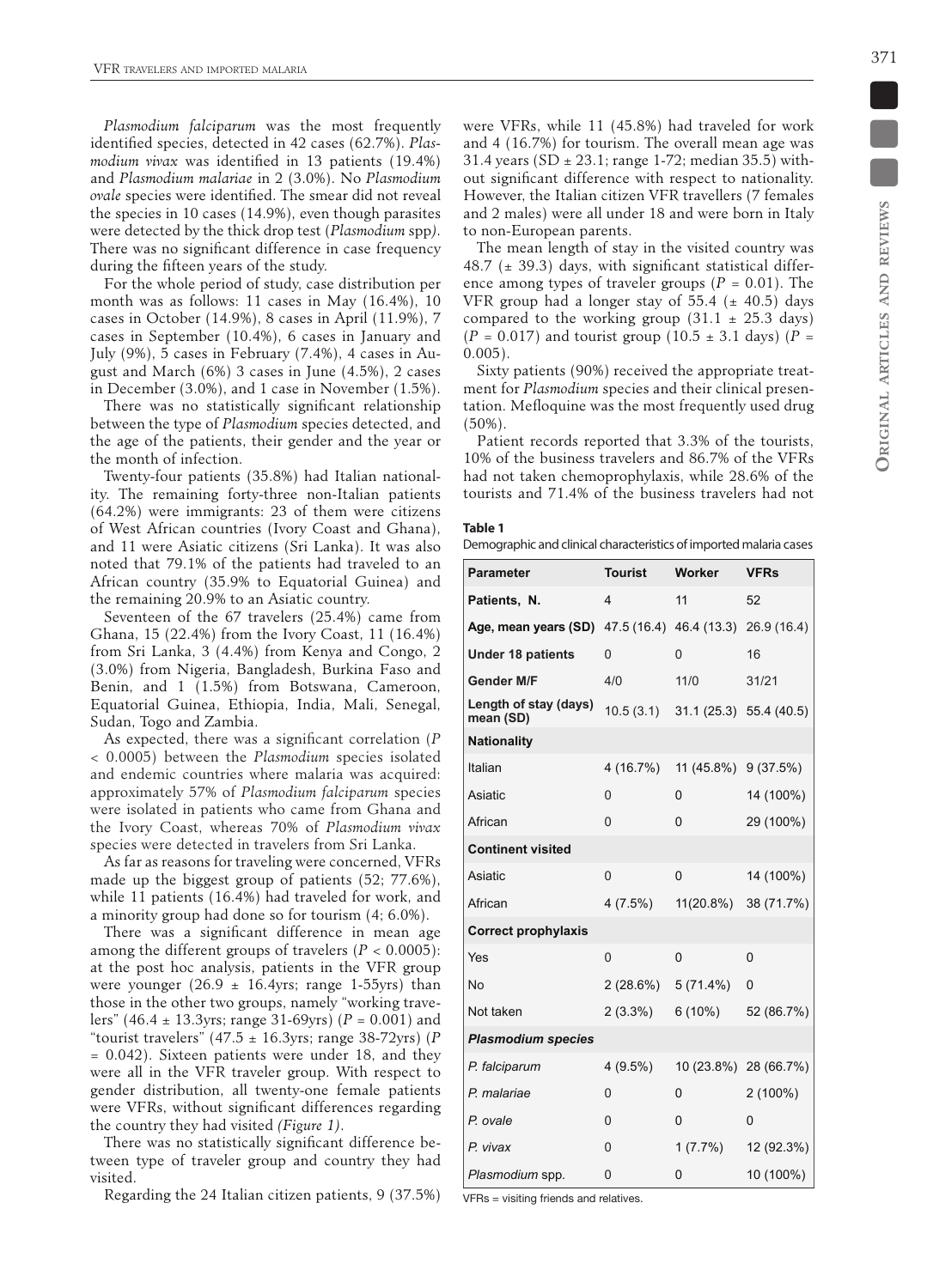

**Figure 1**

Frequency of imported malaria in traveler groups by nationality.

taken the correct chemoprophylaxis *(Table1)*.

Two deaths attributed to *P. falciparum* were reported. Both patients (one male and one female) were VFRs, over 18 years of age and had traveled to Africa.

### **DISCUSSION**

There are now more than 114 000 immigrants living in Sicily, representing 2.9% of the national population.

In 2007, the number of females overtook the males, revealing that migration no longer involved only male workers but also women and their families. The female ratio grew further in 2008, reaching 2.6% (representing over 60 000 resident immigrant women). As for children, babies with both parents foreign-born accounted for 15% of total births in 2012 (source: Istituto Nazionale di Statistica (ISTAT), "Birth and Fertility Rates Among the Resident Population 2012" - *Natalità e fecondità della popolazione residente*). The number of foreign children in Italy rose from 412 432 in January 2004 to 932 000 in January 2010, representing 8% of the Italian child population (source: Total Resident Population ISTAT, 1st January, 2010).

Over the last decade, the foreign population resident in Sicily has doubled from 49 399 to 125 015 (an increase of 153.1%). More than half of the foreigners are resident in the provinces of Palermo, Messina and Catania (respectively 21.4 %, 19.3% and 16.7 % of the total number), with 73.3% of the province's foreign population living in the city of Palermo (2011, Population Census--ISTAT). There are 23812 immigrants registered as resident in Palermo and its districts, and the city has the highest percentage of female immigrants in Sicily (57.7%). They come from several different countries of origin, from the African continent to Latin America, from Asia to Europe: the Ivory Coast (13.9%), Tunisia (12.5%), Morocco (12.5%), Ghana (10.7%), Romania (10.5%), Bangladesh (4.8%) and countries of the former Yugoslavia (4.6%).

Migration could increase the risk of malaria transmission, and lead to it being reintroduced in areas where it has previously been eradicated. The risk of malaria being reintroduced in Italy can be calculated by determining receptivity (influenced by the presence, density and biological characteristics of the vector), infectivity (degree of susceptibility of the different species of mosquitoes to *Plasmodium*) and vulnerability (the number of gametocyte carriers imported in the area). Some rural areas of Central and Southern Italy (Tuscany, Calabria, Sicily and Sardinia) have high receptivity due to the presence of the potential vectors of malaria, *Anopheles labranchiae* and *A. superpictus*. *Anopheles labranchiae* is probably more susceptible to infection by *Plasmodium vivax* and less so to *P. falciparum*. The vulnerability of *Anopheles labranchiae* is low due to the modest presence of gametocyte carriers (imported cases) during the season when climatic conditions are more favorable for transmission. Although it is unlikely that endemic malaria will return to Italy or other Mediterranean countries, constant monitoring and surveillance is essential [17].

Malaria cases imported by immigrants can play an important role in non-vectorial transmission in nonendemic areas through other transmission mechanisms such as blood transfusions, organ transplantation, congenital transmission or occupational exposure [18, 19].

This study has described the epidemiology of malaria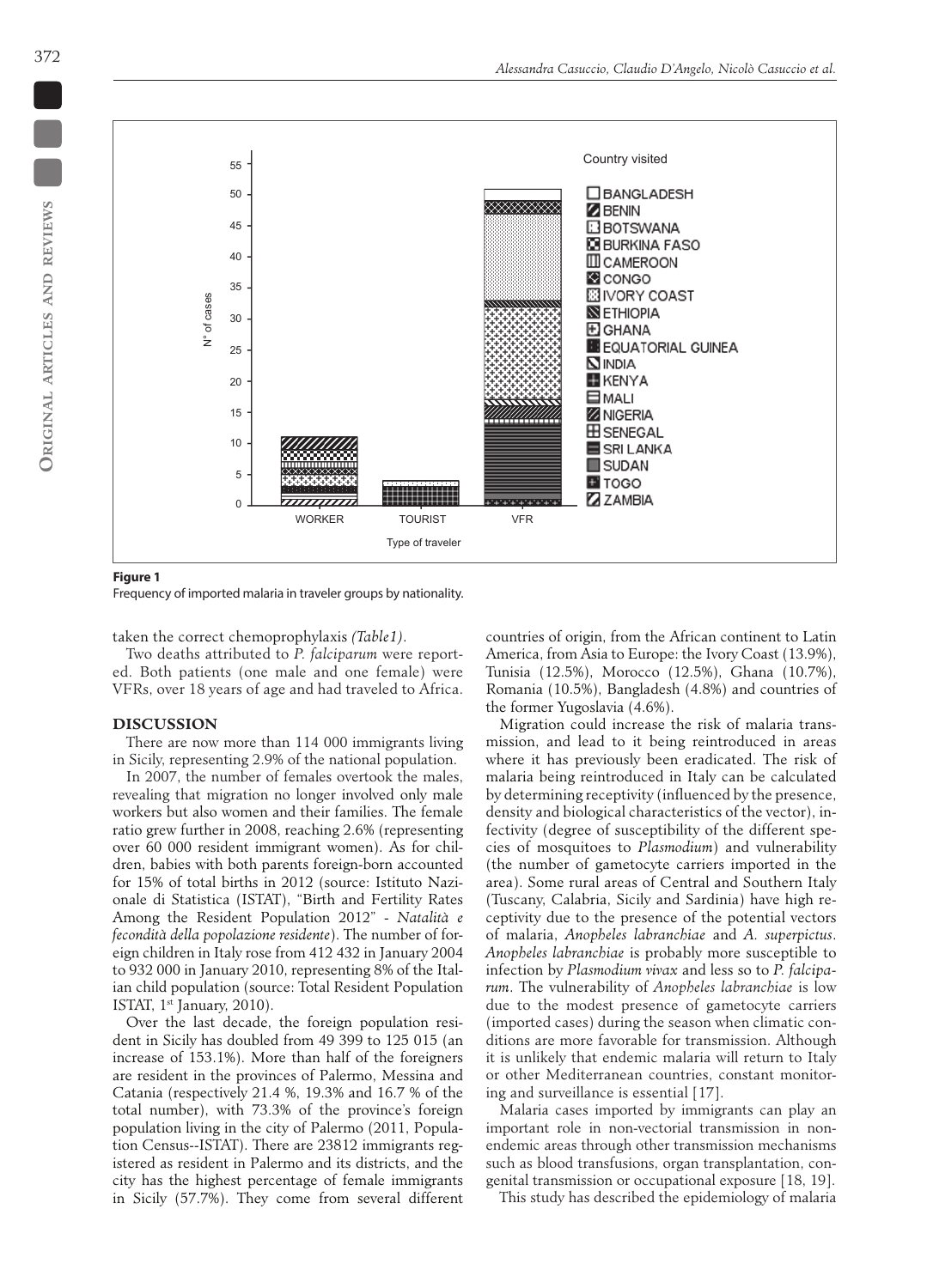by taking into account notifications of imported malaria in the Western Sicily Health District over a period of 15 years (from 1998 to 2013), analyzing epidemiological changes with particular reference to differences among various types of traveler groups.

The number of notifications of imported malaria is lower in November and December and higher in May and October, probably due to the proportion of people traveling in those periods of the year.

As already reported by other studies, cases of imported malaria are for the most part due to infections by *P. falciparum* and related to travel in Western Africa [5, 20].

Immigrants classified as VFRs represent the highest number of cases (about 78%), followed by work travelers, as described in previous papers [12, 21-23]. Furthermore, as reported in the literature [24], children accounted for around 24% of all imported malaria cases and all of them were VFRs.

The VFR group has been described as being at higher risk than other types of travelers of travel-related illnesses, especially infectious diseases [11, 25].

In our study, all the females and the patients under 18 years of age were VFRs; this suggests that female immigrants and younger age groups are at an increased risk of contracting malaria. This could also be related to ethnic and cultural conditions, and to inappropriate information on malaria prevention.

About two million Italians travel to African countries and around one and a half million visit Asia each year. About 110 000-150 000 of them (7-8% of total travelers) are visiting friends and family (data source: Bank of Italy, National Observatory of Tourism, Data on International Tourism in Italy. http://www.ontit.it/opencms/ opencms/ont/it/statistiche/banca\_italia/index.html).

Our study reveals that more than 70% of malaria cases are imported by VFRs, which is a much higher percentage than we would expect when we compare this category of traveler with travelers for work, tourism or other. 30% were females, as reported in previous studies [26], but they all belonged to the VFR group and, in particular, 8 of them were less than 18 years old. Our findings suggest that the number of people at risk of contracting malaria is growing among second generation immigrants, and in particular among females and children.

As reported in a previous paper [25], this study confirms that there is an inequality in the health care advice offered to Italian citizens regarding pre-travel medicine and other issues concerning travel to malaria-endemic areas. It would be opportune to find better ways of tracing these new immigrant families, and direct them to international health and travel medicine centers, through the creation of communication channels that will help to prevent travel-related infection.

Limitations of the study are the retrospective nature of the survey itself, the limited sample size and the fact that there is no detailed information about the stay or any high-risk behavior the travellers may have been involved in during their visit; moreover, there is no information on the total number of international travelers flying to countries where malaria is endemic, which could be useful in estimating the global crude incidence rate and crude incidence of *P. falciparum* malaria cases. Furthermore, the case reporting system might be biased due to the hierarchic reporting process from District Health Units to Regional Health Offices. This could lead to an underestimation of notified cases.

In any case, this study confirms the complete lack of attention to chemoprophylaxis in all groups of travelers, regardless of the country visited and the length of stay.

## **CONCLUSIONS**

Immigration is a growing phenomenon in Italy and in Sicily in particular, due to its proximity to the African continent. The results of this study suggest that there has been an increase in imported cases in VFRs, probably because they often go to visit their families in areas with endemic malaria, in low-income countries, and stay for longer periods of time (consequently they are at higher risk of mosquito bites, and adherence to chemoprophylaxis is worse).

Until effective prevention by vaccine becomes available, it is advisable that all international health authorities strengthen their health monitoring networks, and upgrade the tools they use to diffuse information on the prevention of malaria to VFRs, and to females and children in particular.

This is important because patients with *P. vivax* malaria could act as reservoirs for autochthonous transmission in Europe.

In conclusion, a correct and global approach to preventing malaria should consider the need to increase awareness of the malaria risk and provide up-to-date information on the presence, distribution and prevalence of malaria before the journey, thus improving compliance with adequate chemoprophylaxis and encouraging travelers to take measures to protect themselves against mosquito bites.

Although globally there has been a decline in malaria cases in endemic areas over the past decade, WHO statistics show that the number of imported malaria cases in Europe is increasing. This situation calls for an intensification in local malaria surveillance measures for travelers and immigrants [23].

## *Authors' contribution statement*

The Authors have contributed equally to the work and in particular to the conception, design and drafting of the manuscript (AC, PI, and CD), to the acquisition of data and the literature review (CD and NC) and to the analysis of data (PDC and AC). All the authors contributed to the concept of the study and have read the final manuscript.

## *Conflict of interest statement*

There are no potential conflicts of interest or any financial or personal relationships with other people or organizations that could inappropriately bias conduct and findings of this study.

*Received* on 4 June 2014. *Accepted* on 20 November 2014.